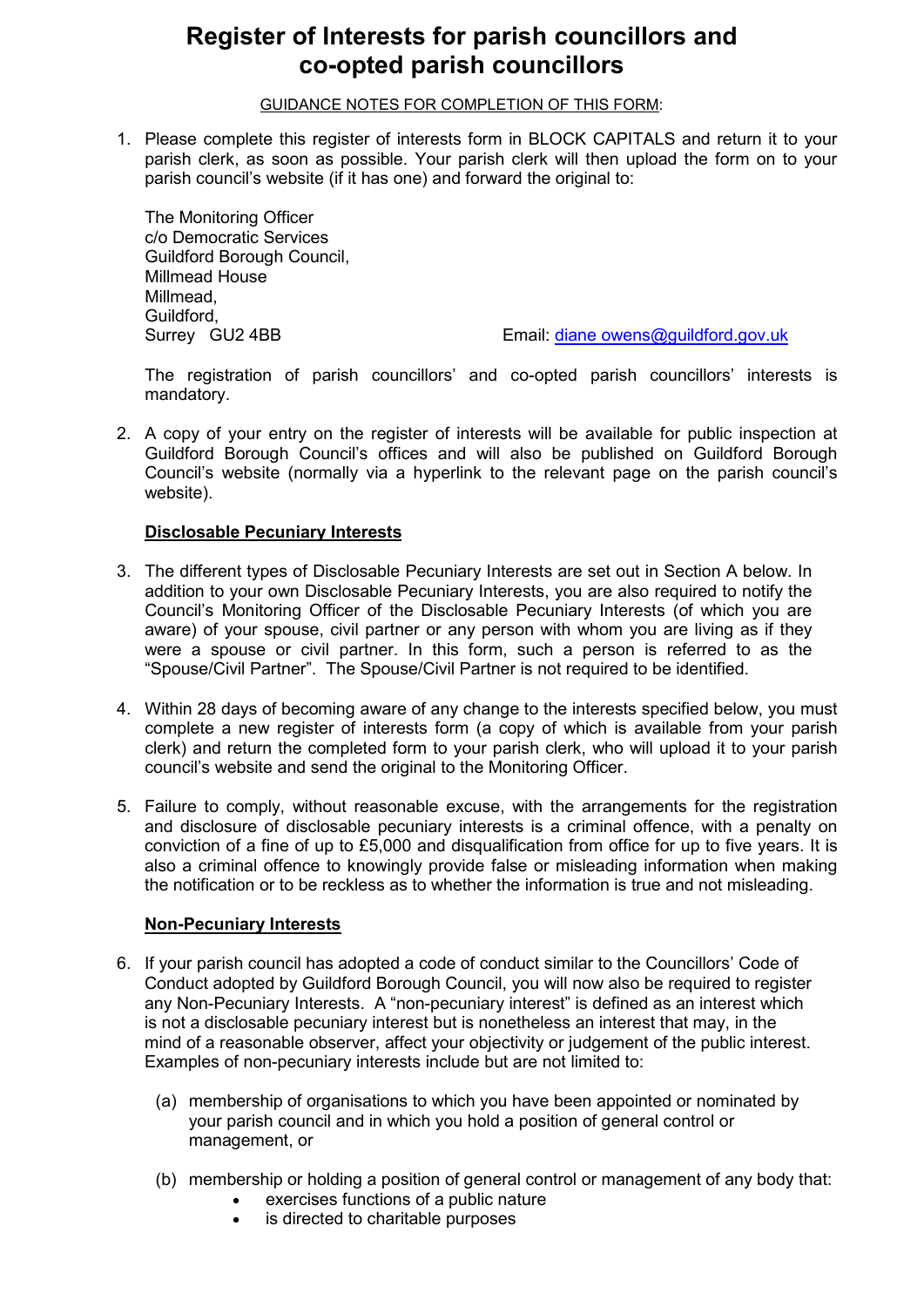• one of whose principal purposes includes the influence of public opinion or policy (including any political party or trade union)

#### **Sensitive Interests**

7. If you feel that you have an interest which, if disclosed on a public register, could lead to yourself or a person connected to you being subject to violence or intimidation, then you must still disclose the interest on this form, but highlight it as a Sensitive Interest. Your parish clerk will then refer your form to the Monitoring Officer who will contact you to discuss whether the interest should be withheld from the register viewable on the website and the publicly available register.

#### **Definitions**

8. In this register:

"body in which I or my spouse/civil partner have a beneficial interest" means a firm in which you or your spouse/civil partner are a partner or a body corporate of which you or your spouse/civil partner are a director, or in the securities of which you or your spouse/civil partner have a beneficial interest;

"co-opted member" means a person who is not a member of the authority but who

- (a)is a member of any committee or sub-committee of the authority, or
- (b)is a member of, and represents the authority on, any joint committee or joint subcommittee of the authority;

and who is entitled to vote on any question that falls to be decided at any meeting of that committee or sub-committee;

"director" includes a member of the committee of management of an industrial and provident society;

"land" includes an easement, servitude, interest or right in or over land which does not carry with it a right for you, your spouse or civil partner (alone or jointly with another) to occupy the land or to receive income;

"securities" means shares, debentures, debenture stock, loan stock, bonds, units of a collective investment scheme within the meaning of the Financial Services and Markets Act 2000 and other securities of any description, other than money deposited with a building society.

If you require further advice on completion of this form, please contact the Monitoring Officer, Diane Owens: Tel: 01483 444027 Email: diane owens@guildford.gov.uk

Or the Democratic Services and Elections Manager, John Armstrong: Tel: 01483 444102 Email: john.armstrong@guildford.gov.uk

I, Nicolas Paul Sands, a co-opted member of Pirbright Parish Council, notify the Monitoring Officer that I have set out in Sections A and B below the interests which I am required to register under Section 30 of the Localism Act 2011, including the interests of my spouse/civil partner where applicable, and have entered "None" where I have no such interests.<br>
(\* delete as appropriate)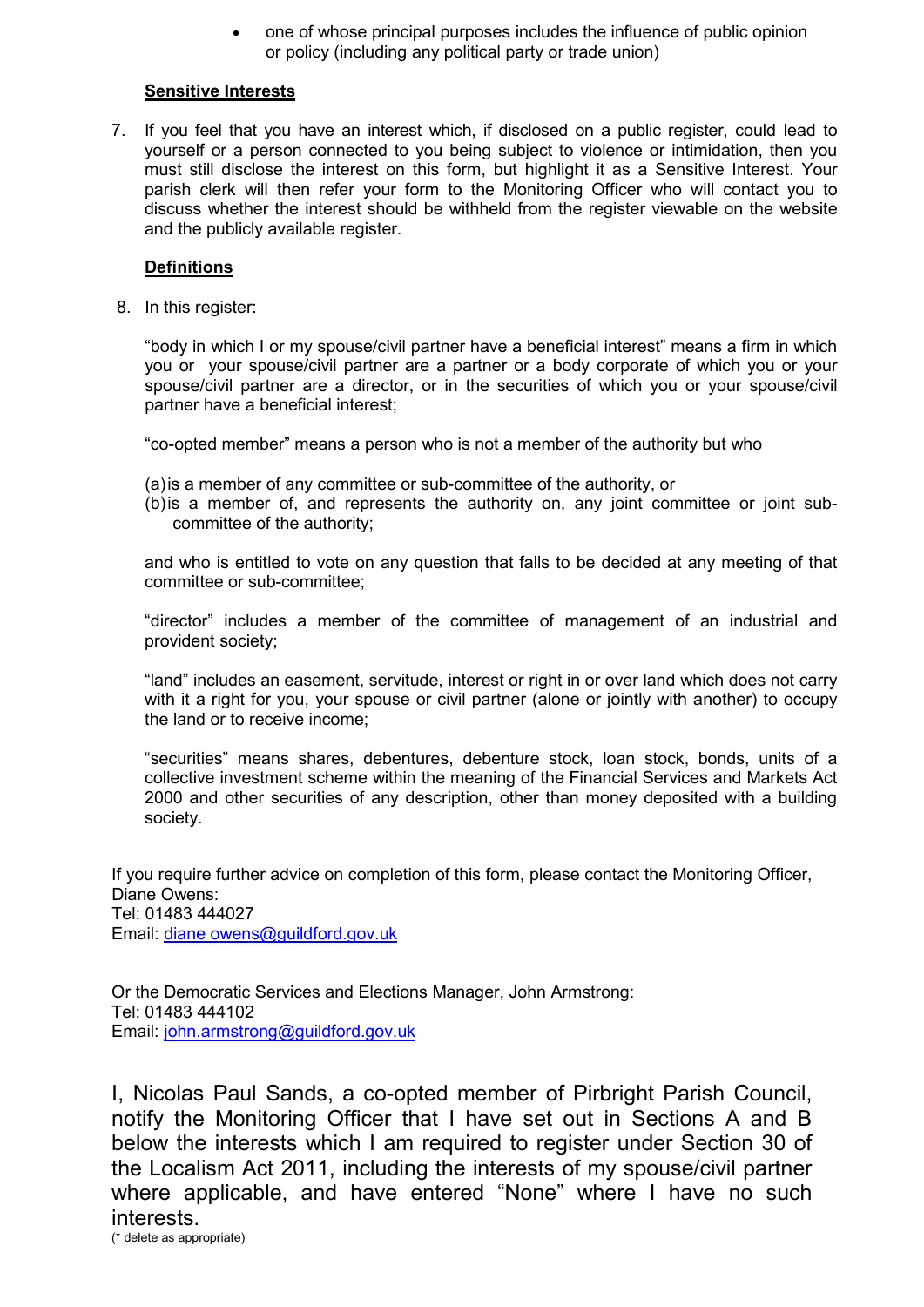Please answer all parts of this form. You must enter information in every box.

### **Section A: Disclosable Pecuniary Interests**

(1) Details of any employment, office, trade, profession or vocation carried on for profit or gain.

| Councillor                                                                                                                 | Spouse/Civil Partner                                                                                                    |
|----------------------------------------------------------------------------------------------------------------------------|-------------------------------------------------------------------------------------------------------------------------|
| <b>Customer Service Manager</b><br><b>THALES</b><br>Manor Royal<br><b>CRAWLEY</b><br><b>West Sussex</b><br><b>RH10 9HA</b> | <b>LSA (RECEPTION YEAR)</b><br>PIRBRIGHT VILLAGE PRIMARY<br>SCHOOL, SCHOOL LANE<br><b>PIRBRIGHT</b><br>SURREY, GU24 0JS |

(2) Details of any payment or provision of any other financial benefit (other than from the Council) made or provided within the previous 12 months in respect of any expenses incurred by me in carrying out duties as a member, or towards my election expenses. This includes any payment or financial benefit from a trade union within the meaning of the Trade Union and Labour Relations (Consolidation) Act 1992.

| Councillor  | <b>Spouse/Civil Partner</b> |
|-------------|-----------------------------|
| <b>NONE</b> | <b>NONE</b>                 |
|             |                             |
|             |                             |
|             |                             |
|             |                             |

- (3) Details of any contract which is made between me, or my spouse/civil partner (or a body in which I or my spouse/civil partner have a beneficial interest), and the Parish Council of which I am a member
	- (a) under which goods or services are to be provided or works are to be executed; and
	- (b) which has not been fully discharged.

| Councillor  | <b>Spouse/Civil Partner</b> |
|-------------|-----------------------------|
| <b>NONE</b> | <b>NONE</b>                 |
|             |                             |
|             |                             |
|             |                             |
|             |                             |

4) Details of any beneficial interest in land within the Parish Council's area (this will normally include your home address).

| Councillor         | <b>Spouse/Civil Partner</b> |
|--------------------|-----------------------------|
| 1 COWBRIDGE MEADOW | <b>1 COWBRIDGE MEADOW</b>   |
| PIRBRIGHT, SURREY  | PIRBRIGHT, SURREY           |
| <b>GU24 0JH</b>    | <b>GU24 0JH</b>             |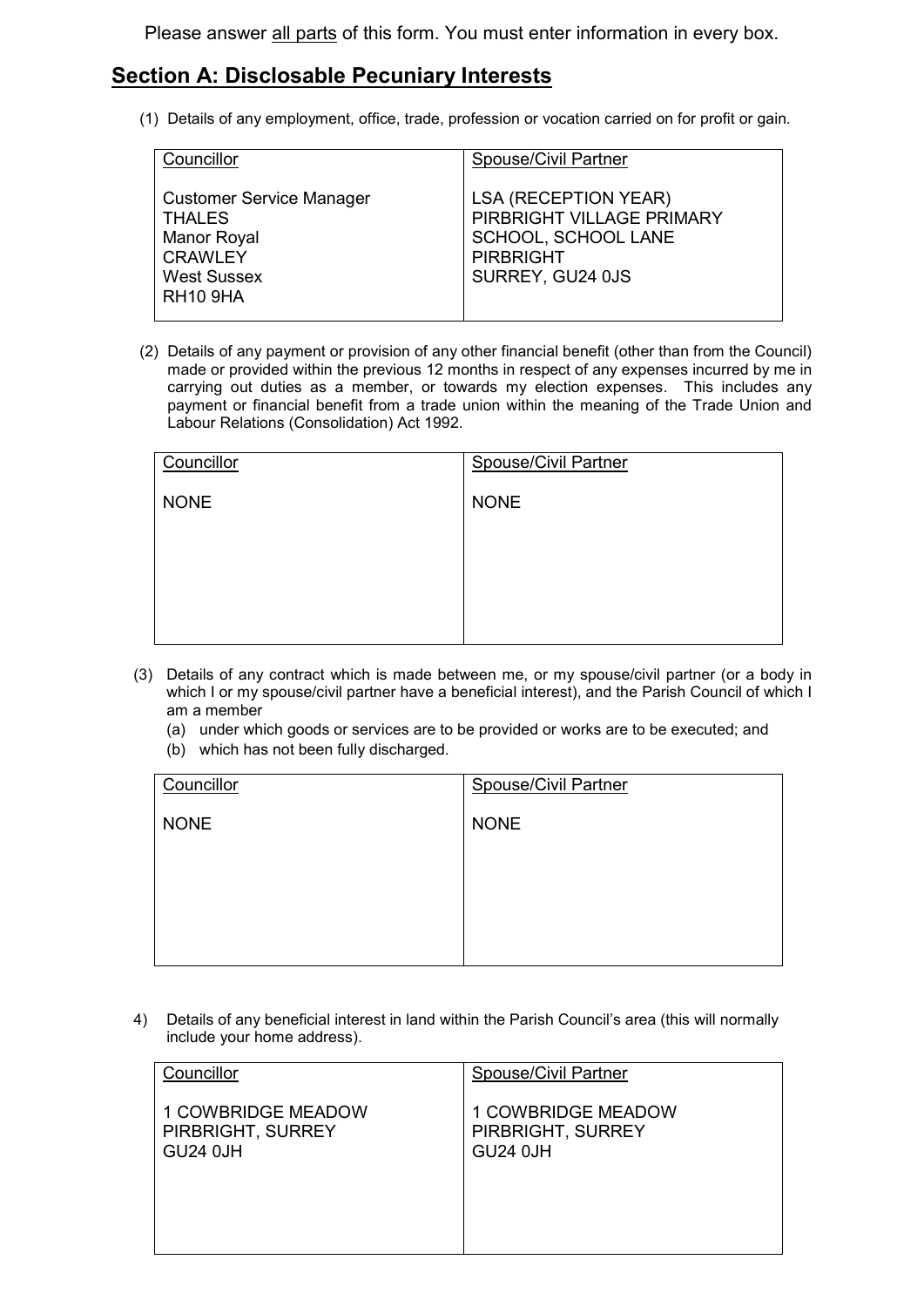5) Details of any licence (alone or jointly with others) to occupy land within the Parish Council's area for a month or longer.

| Councillor  | <b>Spouse/Civil Partner</b> |
|-------------|-----------------------------|
| <b>NONE</b> | <b>NONE</b>                 |
|             |                             |
|             |                             |
|             |                             |

- 6) Details of any tenancy where (to my knowledge)
	- a) the Parish Council is the landlord; and
	- b) the tenant is a body in which I, or my spouse/civil partner, have a beneficial interest.

| Councillor  | <b>Spouse/Civil Partner</b> |
|-------------|-----------------------------|
| <b>NONE</b> | <b>NONE</b>                 |
|             |                             |
|             |                             |
|             |                             |

- 7) Details of any beneficial interest in securities of a body where
	- (a) that body (to my knowledge) has a place of business or land in the Parish Council's area; and
	- (b) either
		- (i) the total nominal value of the securities exceeds £25,000 or one hundredth of the total issued share capital of that body; or
		- (ii) if the share capital of that body is of more than one class, the total nominal value of the shares of any one class in which I, or my spouse/civil partner has a beneficial interest exceeds one hundredth of the total issued share capital of that class.

| Councillor  | <b>Spouse/Civil Partner</b> |
|-------------|-----------------------------|
| <b>NONE</b> | <b>NONE</b>                 |
|             |                             |
|             |                             |
|             |                             |

### **Section B: Non-Pecuniary Interests**

8) Details of membership of organisations to which you have been appointed or nominated by your parish council and in which you hold a position of general control or management.

NONE

- 9) Details of membership, or holding a position of general control or management, of any body that:
	- exercises functions of a public nature